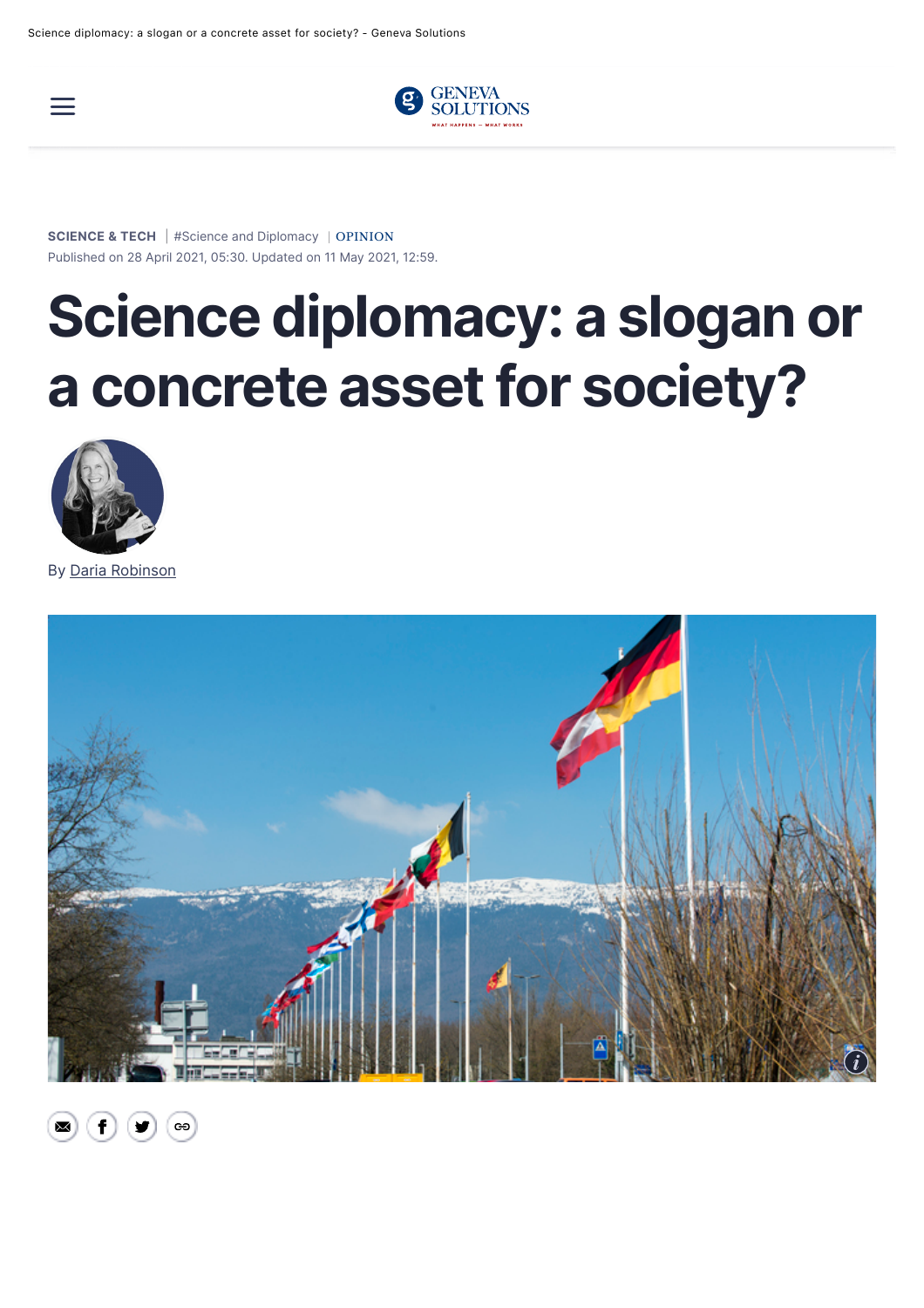Is science condemned to stay on the back seat of policy making? Or should it share the driver's seat with diplomacy to build our future? These questions were put on the table recently to a panel organised by the Diplomatic Club of Geneva where I participated.

Yes, science needs to be a front-row player hand in hand with diplomacy when addressing the challenges facing people, society and our planet. And Geneva is the right place to act as a catalyst, bringing them together for a global impact.

Geneva is like a diamond. It has multiple facets, each shining in its own field and playing an important role in the grand arena of world actors: Calvin's Geneva with the University he founded in 1559; the centre for global commodities trading; the home of leading multinationals; the operational hub of the international system working on and for peace; and also the home of CERN, the largest particle physics laboratory in the world; and hidden in the woods, the Observatory of which two astrophysicists won the 2019 Nobel Prize for having discovered the first exoplanet.

I am a daughter of these Genevas. My grandfather from Schaffhausen was a member of the secretariat of the League of Nations. My mother worked on the Austro-Hungarian border taking care of children fleeing during the Revolution. My father from Springfield, Illinois was director of Council Affairs at GATT and associate professor at the Graduate Institute. I was born here and schooled in French in the Geneva cantonal system through to University where I studied astrophysics. We spoke English on Sundays and with the dog. With diplomats and graduate students coming by the house for dinner parties, I felt like a citizen of the world while having solid roots in the Swiss Geneva with friends who had been here for generations…

I was struck, though, how little my different Genevas knew and interacted with each other. But when they do, when the dots are connected, International Geneva is at its brightest. That's when we in Geneva do not only get to shape our own future, but also the future of our planet.

This is what we are seeing happening now in science and diplomacy. Switzerland and Geneva have brought this topic to the front of the agenda of multilateralism. The Federal Council has even recently appointed an ambassador as its first special representative for science diplomacy in Geneva. Science does no longer only belong to the club of research & innovation, it now also gets to play a leading role in foreign affairs. Even before Covid-19 brought science daily to our breakfast tables, our leaders understood that giving science a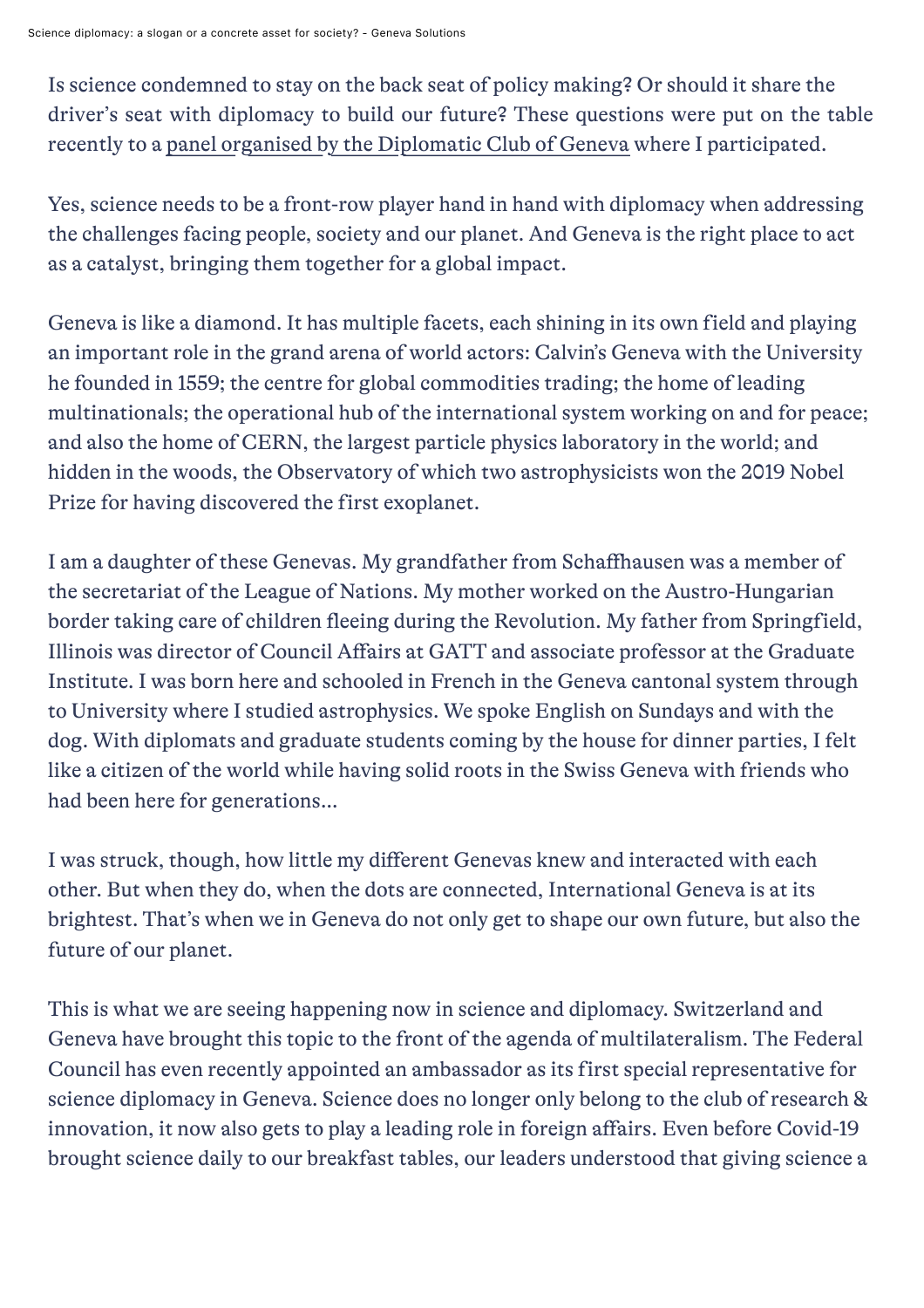Science diplomacy: a slogan or a concrete asset for society? - Geneva Solutions

seat as a full-fledged stakeholder in policy-making – and not just as a consultant – could accelerate the necessary transformation agenda people, society and planet call for today.

The Geneva Science and Diplomacy Anticipator (GESDA) is one of the new Swiss initiatives in this field: it aims at anticipating what will be coming out of the labs in 5, 10, 25 years, and, based on these forthcoming science advances, jointly building with diplomacy and other actors concrete solutions to address our global challenges.

But bringing scientists and diplomacy actors together to work on a common agenda is easier said than done. With the exponential speed of scientific and technological developments today, combined with the complexity brought on by the convergence between different scientific branches, it is quite impossible to keep up with what is happening, let alone understand the topics themselves. On the other hand, from a scientist's perspective, understanding the geopolitics, the complexity of decision-making, dealing with national and international priorities, the challenges of implementing actors in the field, are foreign concepts difficult to grasp. The differences are not only around topics, but also about mindsets.

At the Diplomatic Club of Geneva event last month, we discussed and debated these challenges and opportunities. My fellow panelist Michel Jarraud, secretary-general emeritus of the World Meteorological Organization (WMO), speaking of the cultural differences he experienced in the climate negotiations, illustrated the complexity of working at the nexus of science and diplomacy: "You can negotiate with your enemy, but you cannot negotiate with the laws of physics!". In science there are no borders, we always work well together, you cannot argue with the facts; science always transcends the differences. Martin Chungong, secretary-general of the Inter-Parliamentary Union (IPU), comforted us though as he notices a change in the perception of policy makers on the benefits of science, normally seen as too abstract. There is now amongst parliamentarians a growing evidence and awareness of the importance of science for the wellbeing of mankind.

[We experienced this growing enthusiasm ourselves too at GESDA during our first Science](https://gesda.global/the-first-gesda-science-diplomacy-plenary-session-as-seen-by-the-participants/) & Diplomacy Plenary last December where we brought together leaders from these fields to reflect together on the potential outcomes of selected frontier science topics (our GESDA [SABs](https://gesda.global/scientific-anticipatory-briefs/)). The need to anticipate better and understand the essence and impact of the transformative science coming out of the labs is clearly of high importance for diplomacy, whether from governments, international organisations or business. For leading scientists, the desire to work closer with diplomacy and policy makers to ensure